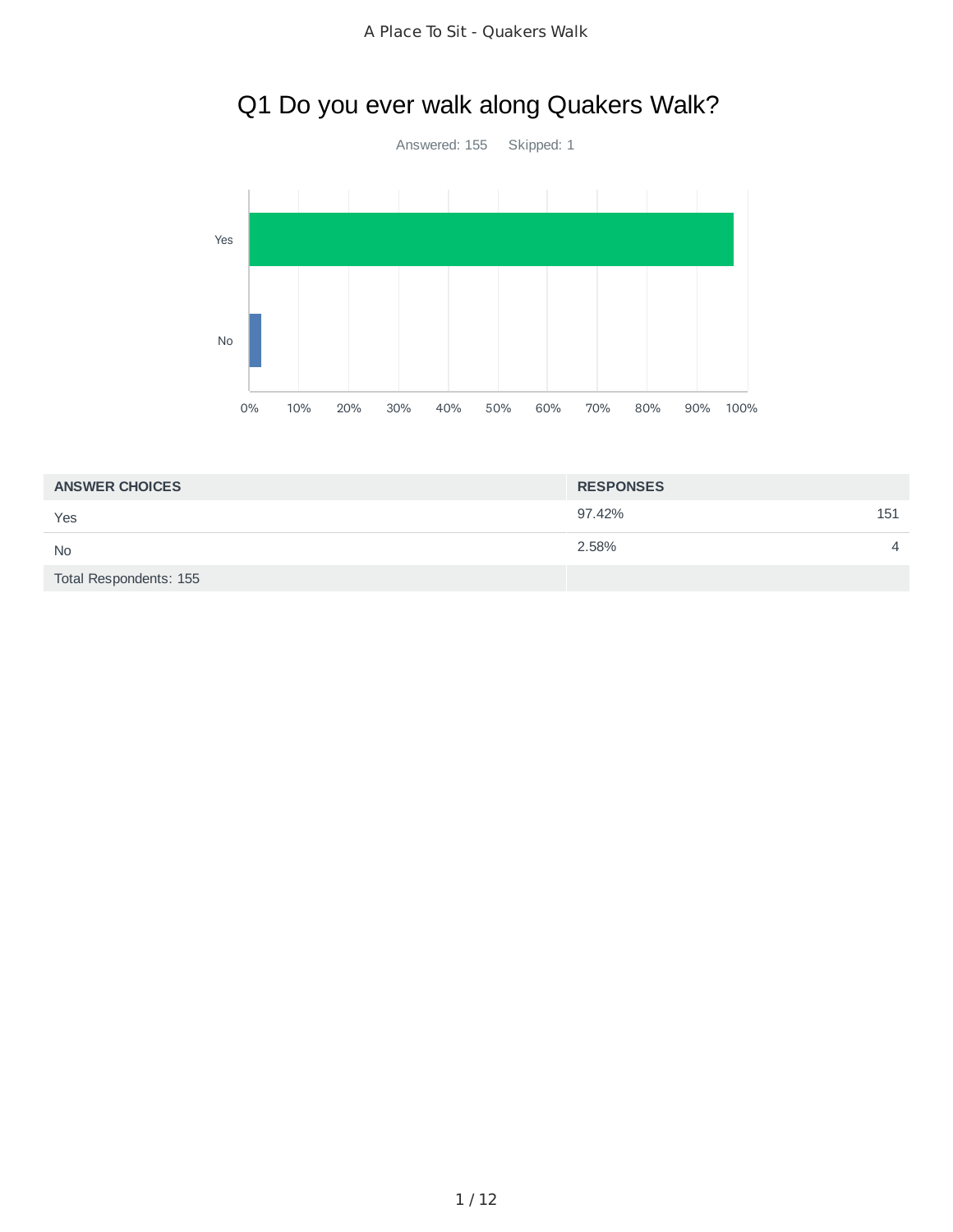# Q2 Do you live in one of the estates leading off Quakers Walk?



| <b>ANSWER CHOICES</b>  | <b>RESPONSES</b> |    |
|------------------------|------------------|----|
| Yes                    | 47.10%           | 73 |
| <b>No</b>              | 52.90%           | 82 |
| Total Respondents: 155 |                  |    |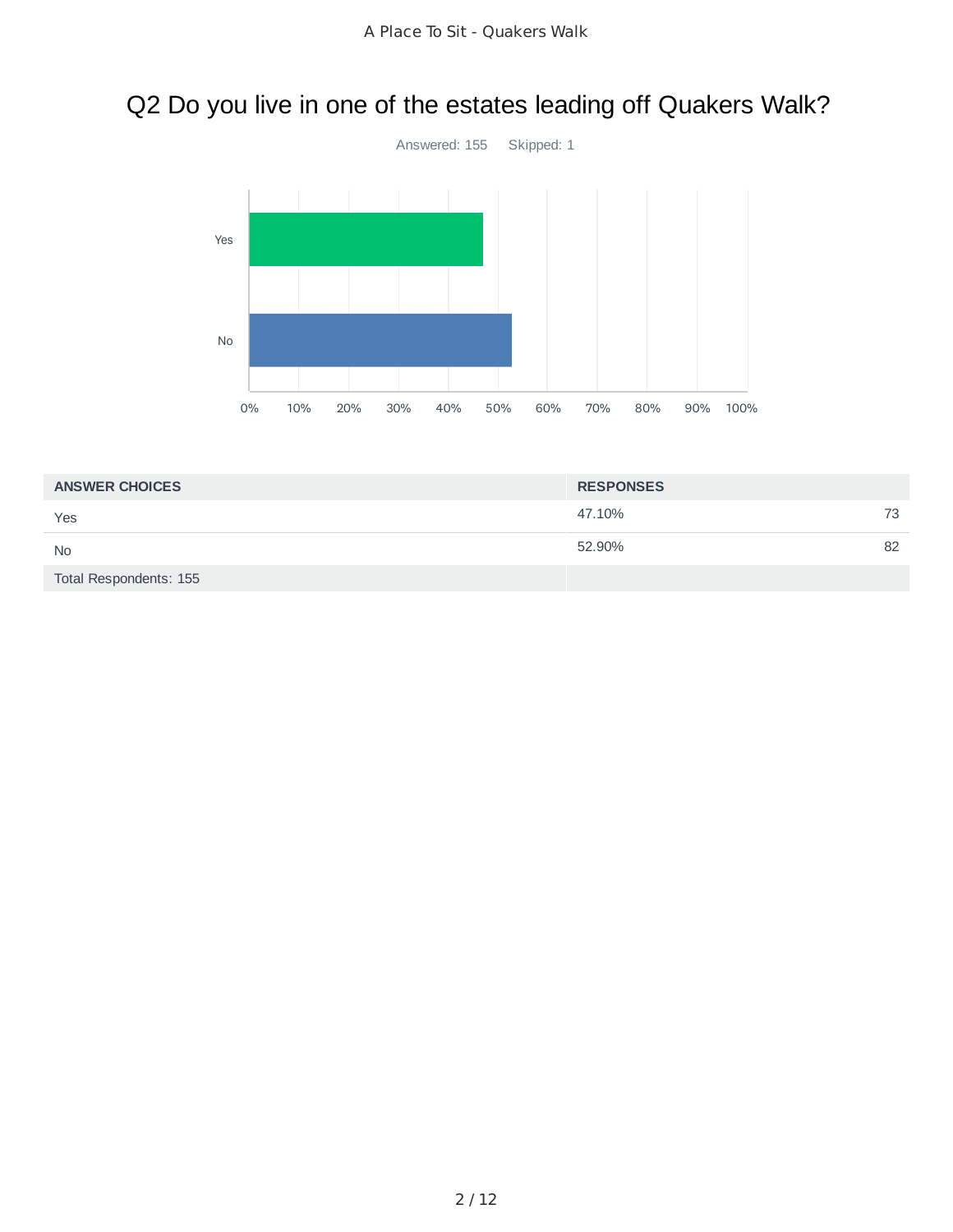# Q3 Would you make use of a Bench if one was placed in the area?



| <b>ANSWER CHOICES</b> | <b>RESPONSES</b> |     |
|-----------------------|------------------|-----|
| Very likely           | 58.06%           | 90  |
| Likely                | 23.23%           | 36  |
| Unlikely              | 12.90%           | 20  |
| Very unlikely         | 5.81%            | 9   |
| <b>TOTAL</b>          |                  | 155 |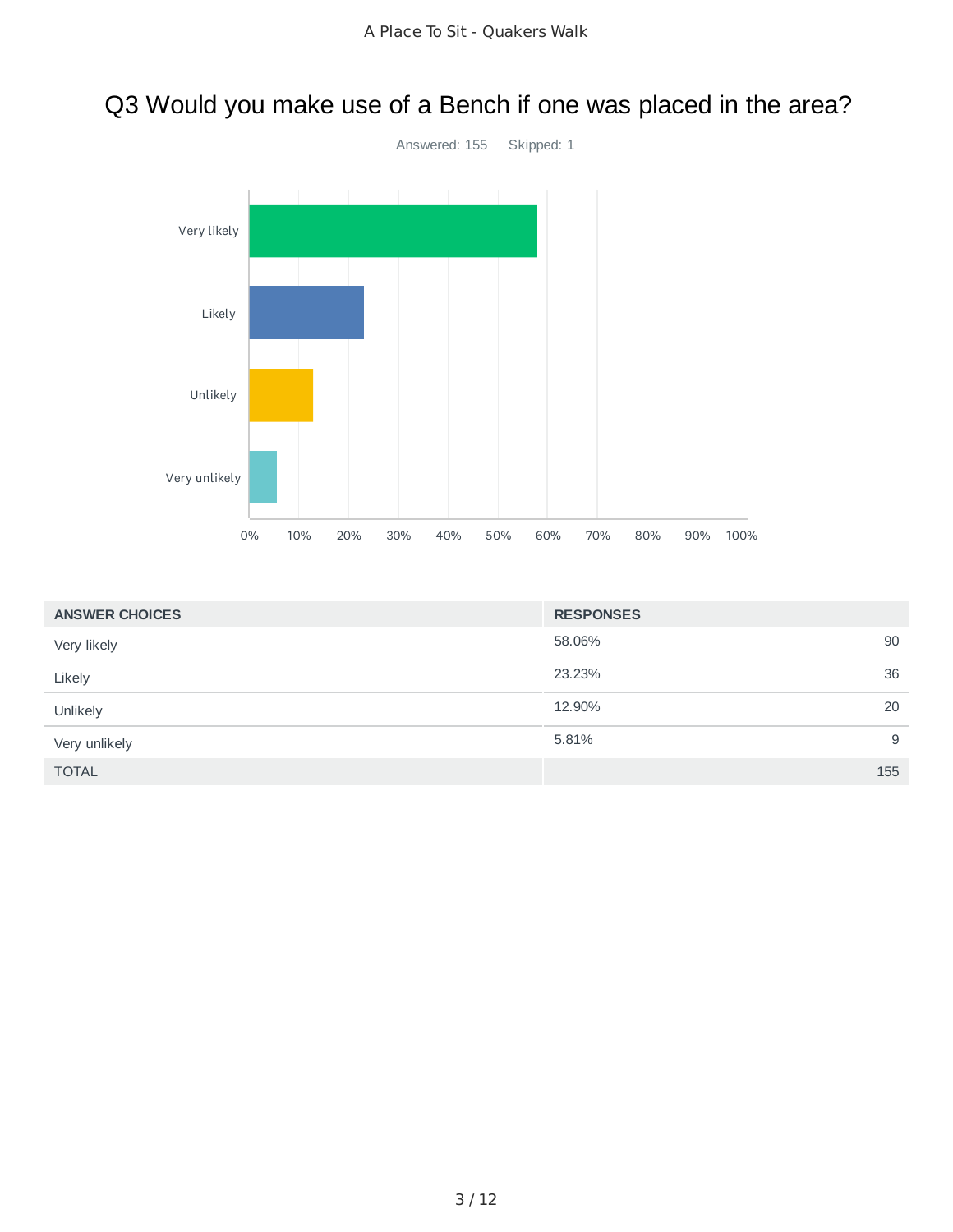

### Q4 Where do you think would be the ideal location for a bench?

| <b>ANSWER CHOICES</b> |                                                                                                                                                                 |             | <b>RESPONSES</b>   |     |
|-----------------------|-----------------------------------------------------------------------------------------------------------------------------------------------------------------|-------------|--------------------|-----|
|                       | In its former location, where Quakers Walk joins with the estate path and the access path to the wood                                                           |             | 59.09%             | 91  |
|                       | Within the grass or meadow area of Quakers Walk                                                                                                                 |             | 21.43%             | 33  |
|                       | At the Roundway Hill end of Quakers Walk                                                                                                                        |             | 7.79%              | 12  |
|                       | At the town end of Quakers Walk                                                                                                                                 |             | 1.30%              | 2   |
|                       | Don't think there should be a bench                                                                                                                             |             | 5.19%              | 8   |
|                       | Another location (please specify)                                                                                                                               |             | 5.19%              | 8   |
| <b>TOTAL</b>          |                                                                                                                                                                 |             |                    | 154 |
|                       |                                                                                                                                                                 |             |                    |     |
| #                     | <b>ANOTHER LOCATION (PLEASE SPECIFY)</b>                                                                                                                        | <b>DATE</b> |                    |     |
| 1                     | Where the path forks right to the houses (just opposite where it used to be). This would be in a<br>slightly more public area and still accessible to everyone. |             | 6/10/2022 8:40 PM  |     |
| 2                     | Pans lane/ wick lane                                                                                                                                            |             | 6/10/2022 11:36 AM |     |
| 3                     | One in original place, and if finance allowed maybe another on the Greenland facing away from<br>the park.                                                      |             | 6/8/2022 9:11 PM   |     |
| 4                     | have two in the grassed meadow and one in the original place. Be flexible about moving them<br>if misused                                                       |             | 6/8/2022 9:06 PM   |     |
| 5                     | Which need carmara near by                                                                                                                                      |             | 6/8/2022 6:33 PM   |     |

6 I think more than one bench is needed. Many elderly and less mobile use the area and need 6/8/2022 5:04 PM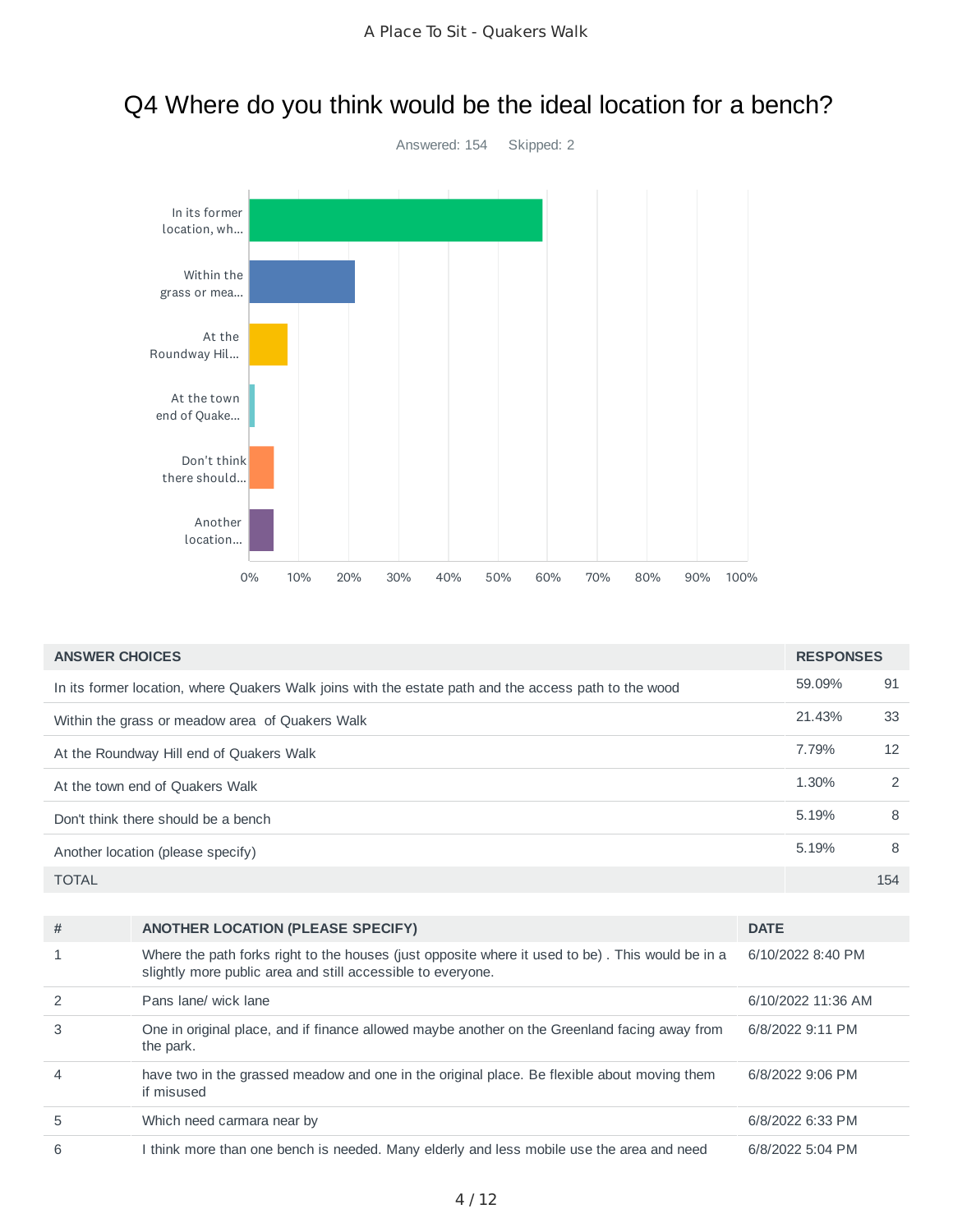#### A Place To Sit - Quakers Walk

various areas to sit. Perhaps meadow area and one or two on the main walk. The canal towpath also needs more seating.

| There should be at least one each end                               | 6/8/2022 8:42 AM |
|---------------------------------------------------------------------|------------------|
| Multiple locations, including the original. The removal is ableist, | 6/7/2022 6:20 PM |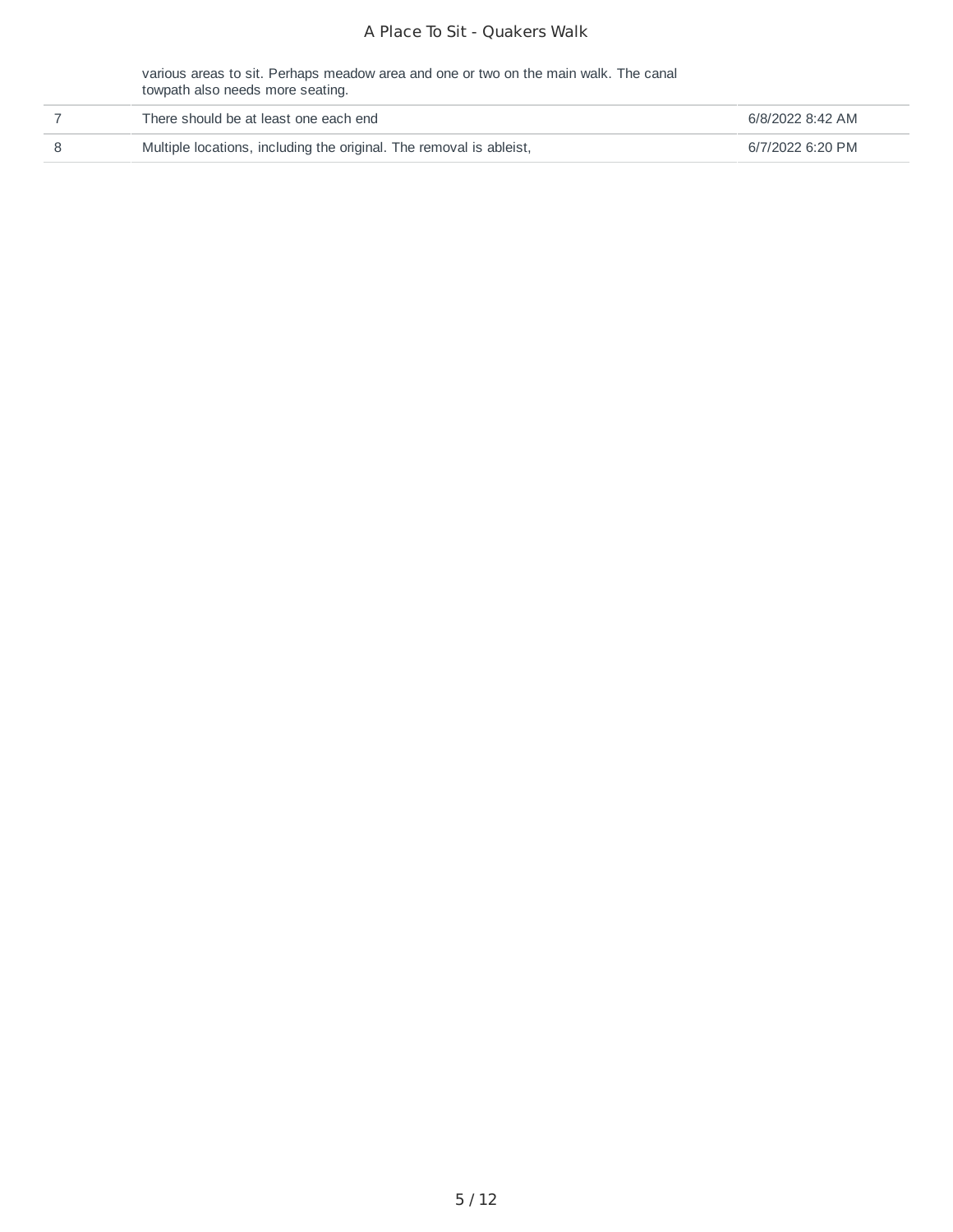Q5 Is there a style of bench you would like to see?



| <b>ANSWER CHOICES</b>                    | <b>RESPONSES</b> |                |
|------------------------------------------|------------------|----------------|
| None of the above                        | 4.55%            | $\overline{7}$ |
| Traditional Bench with a back            | 79.22%           | 122            |
| A backless bench                         | 3.25%            | 5              |
| a log type bench                         | 9.09%            | 14             |
| Other bench suggestions (please specify) | 3.90%            | 6              |
| <b>TOTAL</b>                             |                  | 154            |

| #              | OTHER BENCH SUGGESTIONS (PLEASE SPECIFY)                                        | <b>DATE</b>      |
|----------------|---------------------------------------------------------------------------------|------------------|
|                | Metal artwork style bench                                                       | 6/9/2022 5:30 AM |
|                | Any. Wouldn't want to have my back to the main walk with people walking behind. | 6/8/2022 9:11 PM |
|                | Vandal proof bench (if one exists)                                              | 6/8/2022 6:48 PM |
| $\overline{4}$ | Don't mind                                                                      | 6/8/2022 6:07 PM |
| 5              | So us older folk have something to lean against please                          | 6/8/2022 5:46 PM |
| 6              | Traditional metal bench                                                         | 6/8/2022 8:42 AM |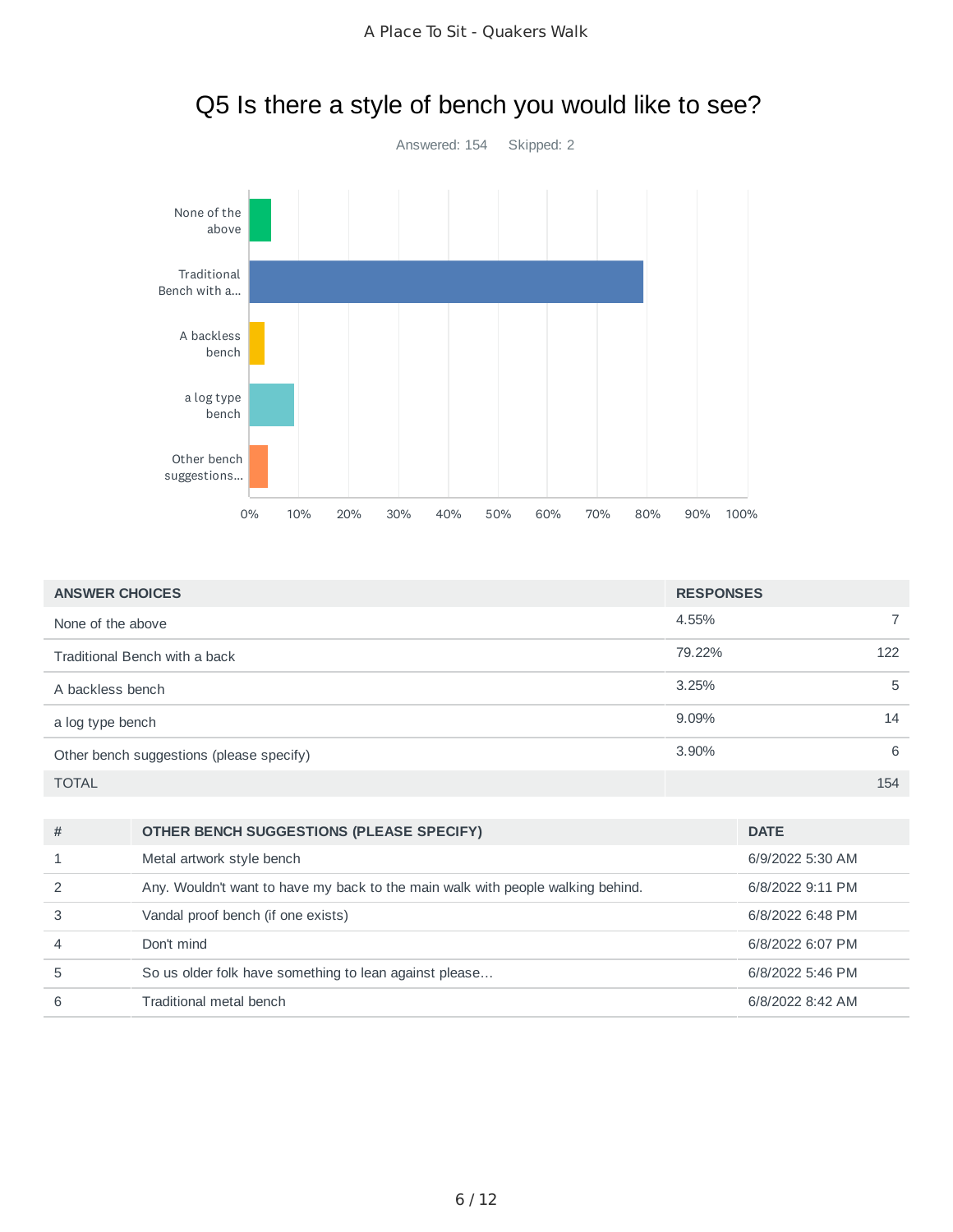# Q6 If you were sat on the bench, what would you like to look at?



| <b>ANSWER CHOICES</b>            | <b>RESPONSES</b> |    |
|----------------------------------|------------------|----|
| Towards to fields                | 66.89%           | 99 |
| Towards Quakers walk and housing | 35.14%           | 52 |
| Total Respondents: 148           |                  |    |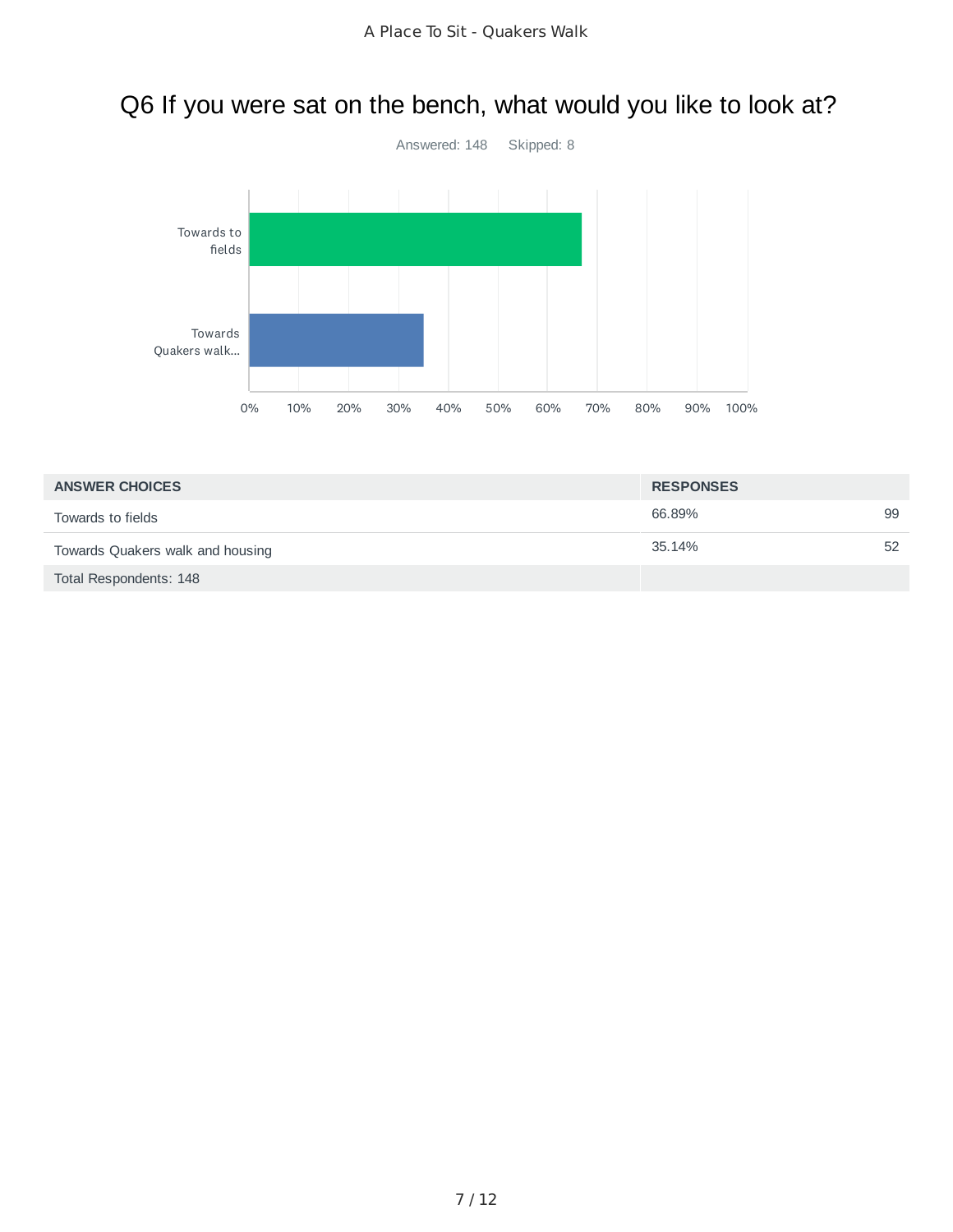### Q7 Do you think that the bench would be come a hot spot for anti social behaviour?



| <b>ANSWER CHOICES</b> | <b>RESPONSES</b> |     |
|-----------------------|------------------|-----|
| Definitely would      | 8.11%            | 12  |
| Probably would        | 36.49%           | 54  |
| Probably would not    | 52.03%           | 77  |
| Definitely would not  | 3.38%            | 5   |
| <b>TOTAL</b>          |                  | 148 |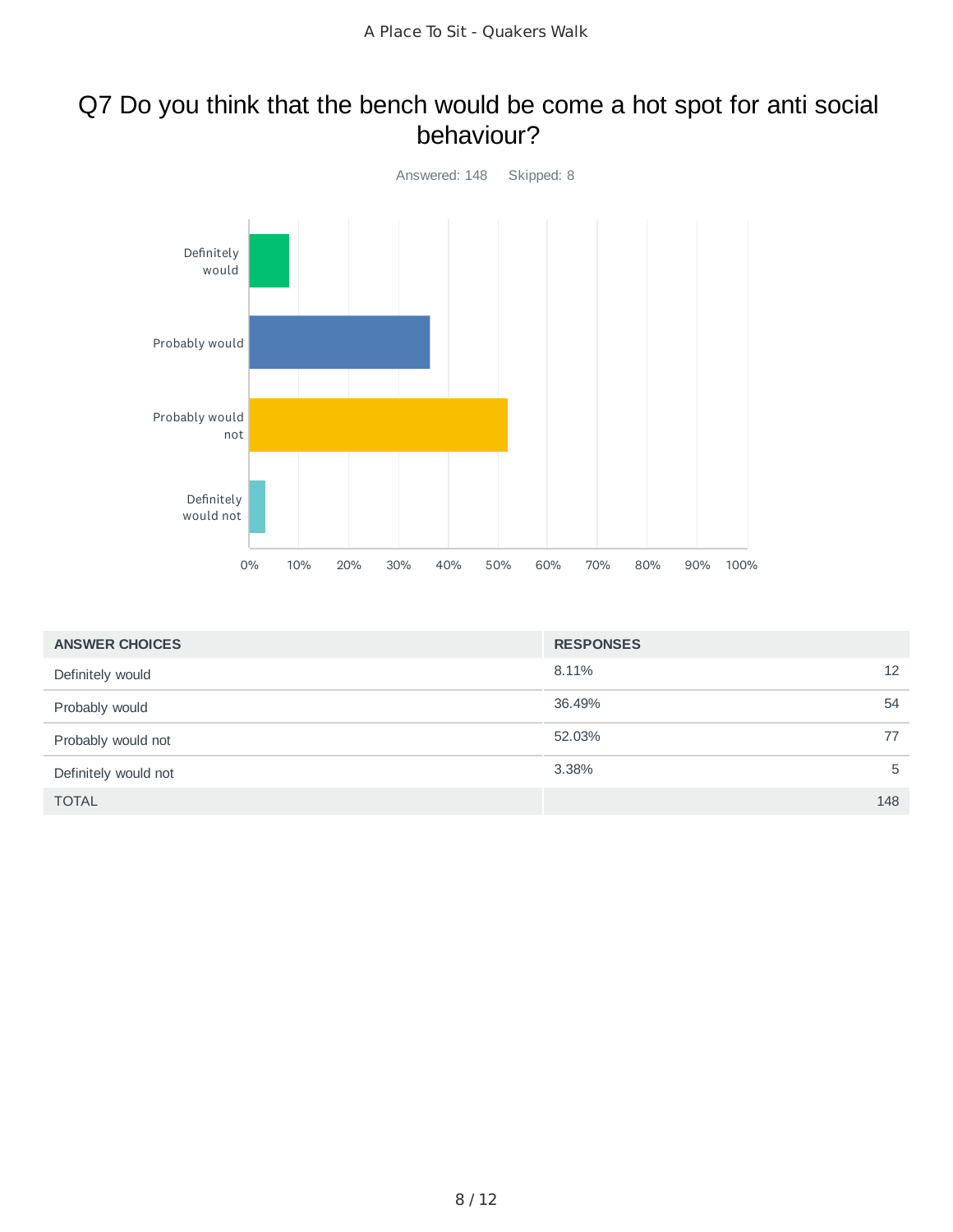# Q8 Do you have any comment on the proposal?

Answered: 77 Skipped: 79

| #            | <b>RESPONSES</b>                                                                                                                                                                                                                                                    | <b>DATE</b>        |
|--------------|---------------------------------------------------------------------------------------------------------------------------------------------------------------------------------------------------------------------------------------------------------------------|--------------------|
| $\mathbf{1}$ | Q6 should say 'sitting' not 'sat'. Good to get the grammar correct. Thank you.                                                                                                                                                                                      | 6/15/2022 7:40 AM  |
| 2            | I live nearby and walk along Quaker walk often. I have never seen any antisocial behaviour.                                                                                                                                                                         | 6/12/2022 2:17 PM  |
| 3            | The threat of anti social behaviour should not in itself be a reason for not replacing the bench. I<br>often saw elderly people pause for a rest, I did myself when pregnant and even saw young<br>people just sitting there!!                                      | 6/11/2022 8:50 AM  |
| 4            | Difficult to say if it would become a meeting point again for young people; however a seat is<br>very much missed by many of the residents and others walking up Quakers walk and we<br>shouldn't be penalised because of this.                                     | 6/10/2022 8:40 PM  |
| 5            | The trouble makers set fire to the woods and destroy our peace anyway so a bench isn't going<br>to make that worse                                                                                                                                                  | 6/10/2022 12:11 PM |
| 6            | Think it would be much used, there are always someone walking up or down through Quakers<br>Walk                                                                                                                                                                    | 6/10/2022 11:45 AM |
| 7            | Bench definitely needed in Pans Lane area                                                                                                                                                                                                                           | 6/10/2022 11:36 AM |
| 8            | I passed an old lady the other day, sat on a fallen tree because she needed a rest, she<br>complained that there used to be a bench she could rest on, so I think this has to be sorted                                                                             | 6/10/2022 6:51 AM  |
| 9            | No point replacing the bench until the anti social behaviour problem in the area has been<br>addressed - otherwise you will just be holding another bench replacement survey after the<br>currently proposed replacement has been destroyed.                        | 6/10/2022 12:09 AM |
| 10           | If a bench is reinstated it should be policed. There should be a rubbish bin included.                                                                                                                                                                              | 6/9/2022 8:17 PM   |
| 11           | We need benches for walkers to relax, people to rest and just enjoy the scenery.                                                                                                                                                                                    | 6/9/2022 7:46 PM   |
| 12           | Couple of benches would be good (not necessarily next to each other) as the vistas from<br>Quakers walk are glorious.                                                                                                                                               | 6/9/2022 6:33 PM   |
| 13           | It is really missed by the elderly and physically disabled.                                                                                                                                                                                                         | 6/9/2022 3:56 PM   |
| 14           | I believe that there should be 2 benches 1 facing quakers walk and estate and one further<br>along towards town end facing the fields located near the allotments                                                                                                   | 6/9/2022 2:00 PM   |
| 15           | I think that is essential for some type of seating half way for the elderly and disabled. This has<br>been missed since it was removed. There may be some antisocial behaviour.                                                                                     | 6/9/2022 10:50 AM  |
| 16           | If bench removed because of antisocial behaviour then perhaps making the site well<br>illuminated and a camera might help, along with locals monitoring the area and reporting any<br>instances on a hotline so a quick response in place until no longer an issue. | 6/9/2022 9:39 AM   |
| 17           | Addressing the anti social element in Devizes which is a small known minority would make the<br>biggest difference                                                                                                                                                  | 6/9/2022 9:13 AM   |
| 18           | Removing the seat was a more significant thing than the removers could ever have<br>anticipated. We know several (older) people who no longer visit QW after a lifetime of walking<br>there.                                                                        | 6/9/2022 8:31 AM   |
| 19           | Need to encourage everyone to exercise but some won't if not easy to rest now and then, so<br>it's needed                                                                                                                                                           | 6/9/2022 7:20 AM   |
| 20           | Bench could be 2 sided or circular so that people can choose what they look at. A Sculpture<br>style bench depicting Devizes using metal work. A Competition could be held for the design                                                                           | 6/9/2022 5:30 AM   |
| 21           | If there was room to have a few benches it might be a nice picnic area. I find benches very<br>useful as a disabled mum of three small ones!                                                                                                                        | 6/9/2022 12:12 AM  |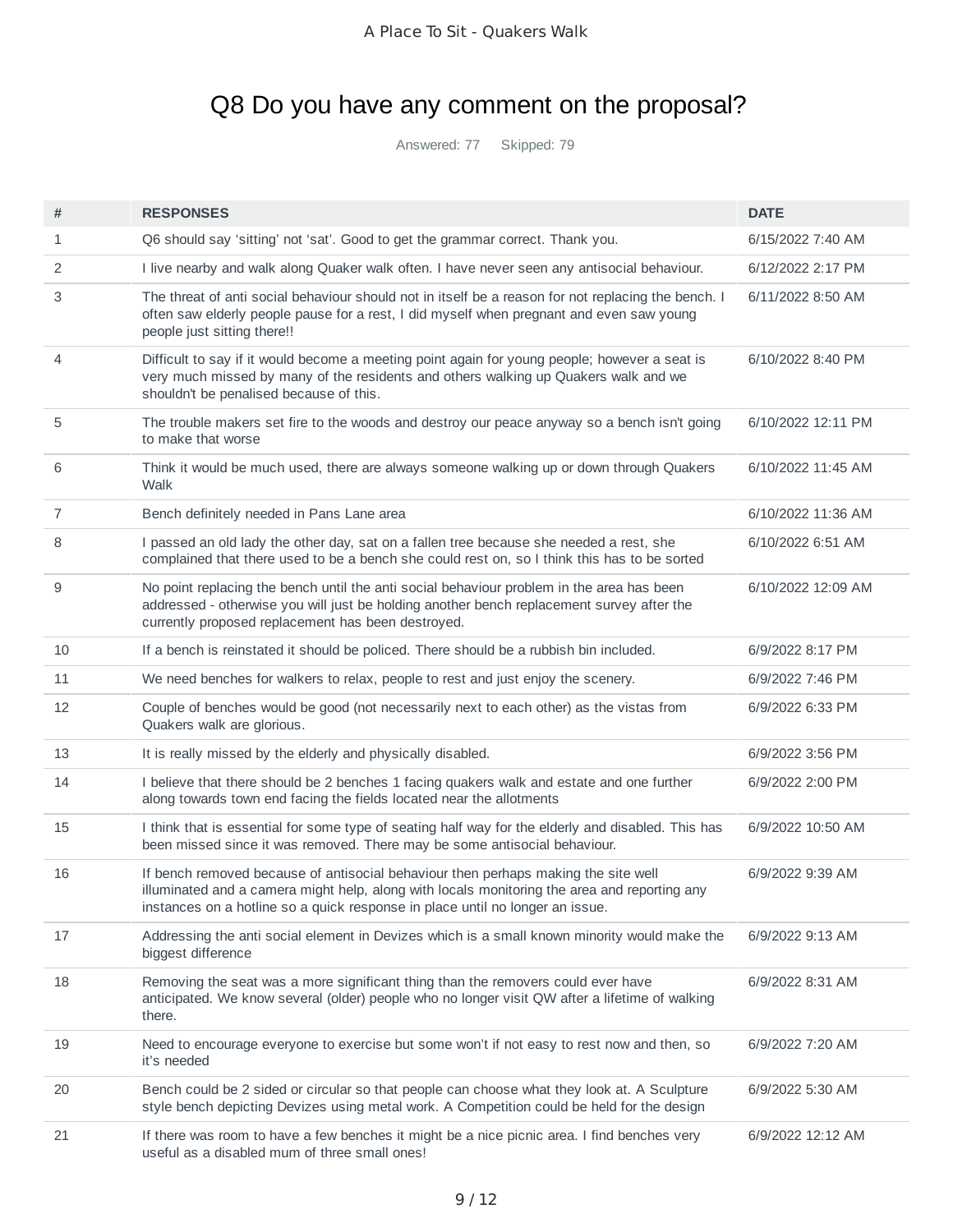| 22 | Removal of the bench made no impact on ASB. It moved elsewhere. Deal with ASB, but not<br>by removing facilities from the community.                                                                                                                                                                                                                                                                                                                                                                                                                                                                                   | 6/8/2022 10:18 PM |
|----|------------------------------------------------------------------------------------------------------------------------------------------------------------------------------------------------------------------------------------------------------------------------------------------------------------------------------------------------------------------------------------------------------------------------------------------------------------------------------------------------------------------------------------------------------------------------------------------------------------------------|-------------------|
| 23 | Handy to have bench but key to get right position so that anti social people couldn't 'lurk' and<br>potentially intimidate others                                                                                                                                                                                                                                                                                                                                                                                                                                                                                      | 6/8/2022 10:02 PM |
| 24 | A very good idea to replace the bench                                                                                                                                                                                                                                                                                                                                                                                                                                                                                                                                                                                  | 6/8/2022 9:48 PM  |
| 25 | Anti social behaviour needs to be dealt with, not just moved, which is what has happened with<br>the removal of the bench. For many older residents it was a lovely spot to rest on the way<br>home                                                                                                                                                                                                                                                                                                                                                                                                                    | 6/8/2022 9:28 PM  |
| 26 | Unsure of the reason why the original bench was moved, possibly vandalism. I do think it<br>should be replaced, and we shouldn't giving in to others poor choices and those who do<br>respect the environment etc miss out because of it.                                                                                                                                                                                                                                                                                                                                                                              | 6/8/2022 9:11 PM  |
| 27 | If by anti social you mean young people hanging around and abusing people/dealing etc<br>There may be some of that on occasion, but it shouldn't deprive the community from enjoying<br>it. Also, looking at it in a wider context and co-ordinating with charities, Wilts Council and<br>community groups (and police) to provide alternative facilities as activities in town for young<br>people.                                                                                                                                                                                                                   | 6/8/2022 9:06 PM  |
| 28 | Even if it becomes the target of anti-social behaviour, the bench is still very helpful for people<br>walking who are waiting to meet others or who are disabled/struggle with their health and may<br>need a shaded respite.                                                                                                                                                                                                                                                                                                                                                                                          | 6/8/2022 9:04 PM  |
| 29 | Why would anyone think the previous anti social behaviour problem has manically gone away                                                                                                                                                                                                                                                                                                                                                                                                                                                                                                                              | 6/8/2022 8:56 PM  |
| 30 | It would encourage the local youths to hang out leaving litter behind and abusing people as<br>they walk past. Please do not replace the bench                                                                                                                                                                                                                                                                                                                                                                                                                                                                         | 6/8/2022 8:40 PM  |
| 31 | Why only 1 bench? Why can't we have 3 or more?                                                                                                                                                                                                                                                                                                                                                                                                                                                                                                                                                                         | 6/8/2022 8:24 PM  |
| 32 | It's just a bench. There was one there before. Put one there again. In fact, would it kill you to<br>put a couple more along Quakers? Jeez, a survey for a bench. It's no wonder devizes is such<br>a terrible, disjointed place when you can't even make a simple decision about a bench!                                                                                                                                                                                                                                                                                                                             | 6/8/2022 8:19 PM  |
| 33 | I know of a couple of elderly people that don't walk that way any more because there is<br>nowhere to sit down, and that's not OK. My understanding is that a group of kids were being a<br>nuisance there and that's why the bench went but no-one I know has had any grief from these<br>kids and chances are they'll move on in due course. If we can't manage a few kids on a bench<br>to the point that we have to remove a public amenity then we are failing as a town. It's been<br>there for years. Put it back please.                                                                                       | 6/8/2022 7:16 PM  |
| 34 | Bench needs to face St Mary's church taking in the view.                                                                                                                                                                                                                                                                                                                                                                                                                                                                                                                                                               | 6/8/2022 7:01 PM  |
| 35 | Shouldn't of been removed in the first place. If there was a problem with the kids, let's try and<br>fix that! All it did was move them into the woods and out of sight. Meanwhile anyone who<br>appreciated the bench had to miss out.                                                                                                                                                                                                                                                                                                                                                                                | 6/8/2022 6:39 PM  |
| 36 | Please replace the bench it was a good location for a rest. With more houses on quakers walk<br>there is now more surveillance. So hopefully no anti social behaviour.                                                                                                                                                                                                                                                                                                                                                                                                                                                 | 6/8/2022 6:37 PM  |
| 37 | It would be lovely to have bench replaced. But u need carmara up .as anti social behaviour and<br>the bench being vandalist. It's be sad loose not to have a bench back .as many people used it<br>before to stop and have a rest                                                                                                                                                                                                                                                                                                                                                                                      | 6/8/2022 6:33 PM  |
| 38 | since all the new houses have gone up in Quakers walk the amount of anti social behaviour<br>has increased, the bench was used for all the wrong reasons and every morning whilst I was<br>out walking my dog (6am), I personally was picking up litter that the youths had chucked on<br>the floor all along Quakers walk and especially around the area where the bench used to be.<br>Also walking down Quakers walk, past a gang of kids in hoodies all hanging around that<br>particular area is very intimidating for myself and many others, For a while I changed my dog<br>walk because I did not feel safe ! | 6/8/2022 6:28 PM  |
| 39 | The bench was fine as it was. It was never any issue until said youths started using it as a<br>focal point. Also maybe a bin with the bench would be helpful                                                                                                                                                                                                                                                                                                                                                                                                                                                          | 6/8/2022 6:16 PM  |
| 40 | I know there had been complaints about anti social behaviour but I live in nearby Victoria Road<br>and never saw any.                                                                                                                                                                                                                                                                                                                                                                                                                                                                                                  | 6/8/2022 6:07 PM  |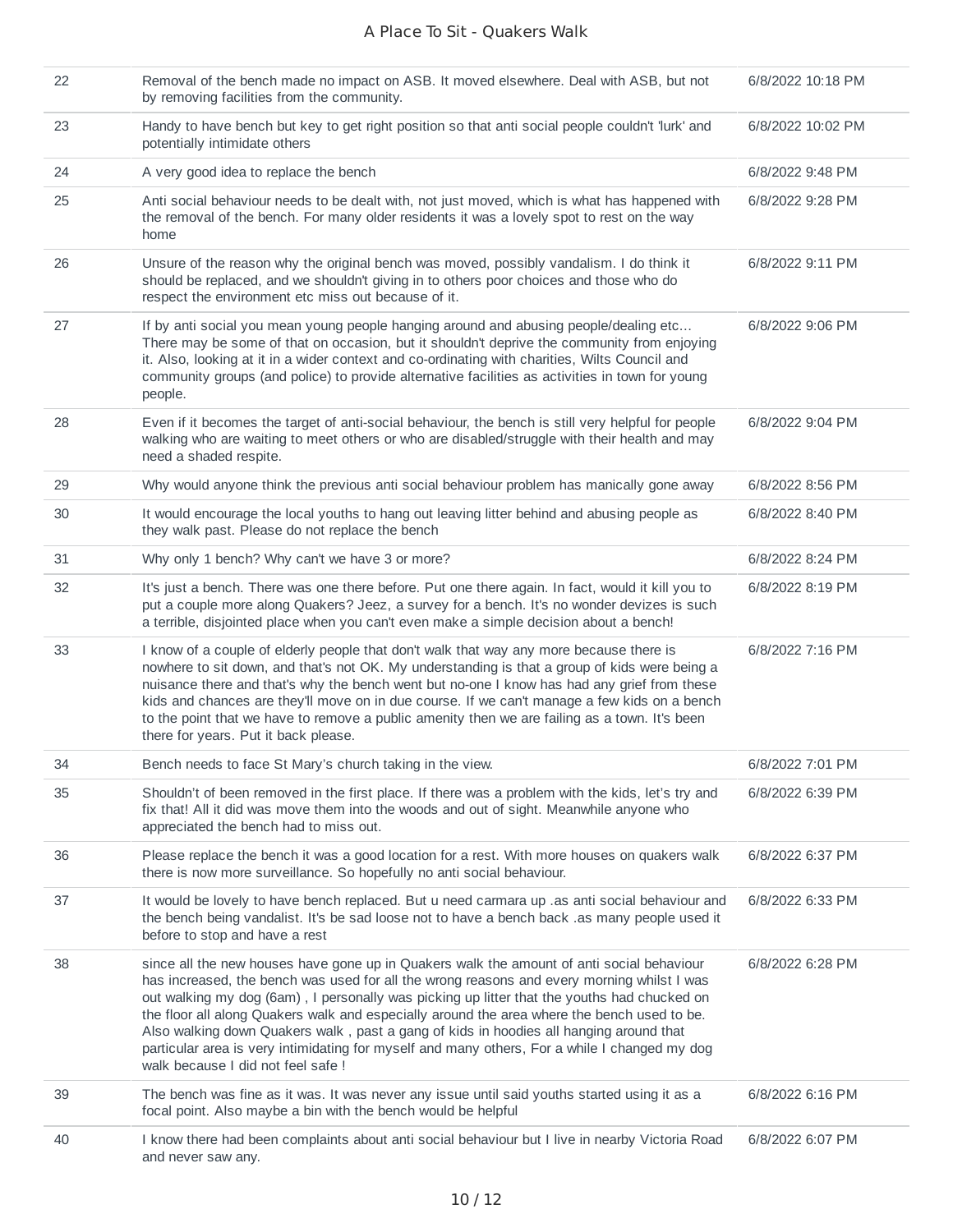| 41 | I assume it was removed as it became a social point for youngsters from the Estate; at times<br>quite intimidating when one walked past. I have lived in Roundway Park for 37 years-there<br>was never a problem prior to the estate being built. But that is not a reason to take away a<br>much needed seat. A lot of older folk appreciate the seat for a contemplation as well as a little<br>rest in daily exercise. Could it be if vandal proof material? Thank you. Roundway Park<br>resident. | 6/8/2022 5:46 PM  |
|----|-------------------------------------------------------------------------------------------------------------------------------------------------------------------------------------------------------------------------------------------------------------------------------------------------------------------------------------------------------------------------------------------------------------------------------------------------------------------------------------------------------|-------------------|
| 42 | Please restore the bench, and consider having more than one along Quakers Walk.                                                                                                                                                                                                                                                                                                                                                                                                                       | 6/8/2022 5:45 PM  |
| 43 | Although walk during day time hours, I have never come across any antisocial behaviour                                                                                                                                                                                                                                                                                                                                                                                                                | 6/8/2022 5:29 PM  |
| 44 | Nope                                                                                                                                                                                                                                                                                                                                                                                                                                                                                                  | 6/8/2022 5:22 PM  |
| 45 | You are elected to make decisions - get on and do it!                                                                                                                                                                                                                                                                                                                                                                                                                                                 | 6/8/2022 5:06 PM  |
| 46 | Anti social behaviour exists and removal of benches isn't going to stop it. Do not prevent<br>others enjoying the area because of a minority. Also, not all youths are anti social. Older<br>people and anyone out walking, needs to know they have a place to rest. My father won't walk<br>at Quakers because the bench has gone.                                                                                                                                                                   | 6/8/2022 5:04 PM  |
| 47 | More than one bench please!                                                                                                                                                                                                                                                                                                                                                                                                                                                                           | 6/8/2022 4:47 PM  |
| 48 | Hopefully not become a hotspot for anti social behaviour, but then wqs saddened that the<br>previous spot became juat that                                                                                                                                                                                                                                                                                                                                                                            | 6/8/2022 4:44 PM  |
| 49 | Was the original bench removed because of anti social behaviour? If so prob best not to<br>replace it.                                                                                                                                                                                                                                                                                                                                                                                                | 6/8/2022 4:29 PM  |
| 50 | If my elderly mum was with me, she would very much welcome the bench for a rest. As for<br>anti-social behaviour you might get a few idiot kids but that shouldn't be a reason not to<br>prove the bench. Thanks DTC for all you do.                                                                                                                                                                                                                                                                  | 6/8/2022 4:23 PM  |
| 51 | People with mobility issues need to be able to stop & rest. Fear of vandalism is not an excuse<br>for not enabling this.                                                                                                                                                                                                                                                                                                                                                                              | 6/8/2022 4:10 PM  |
| 52 | Why does the public have to have its pleasure ruined by antisocial behaveiour with out them<br>being brought to account                                                                                                                                                                                                                                                                                                                                                                               | 6/8/2022 4:05 PM  |
| 53 | Asb hotspots seem imho to change to locations that provide visibility and passing footfall to<br>enable those "kicking off" to gain maximum attentionuntil they are challenged _ when I think<br>they migrate to another location. So I am saying the asb is not specifically linked to any one<br>location, rather it moves around until those asbers change their behaviour for whatever reason.<br>Thanks for the questionnaire opportunity                                                        | 6/8/2022 3:57 PM  |
| 54 | Hate to think we can be intimidated into not having a useful amenity. Perhaps having the<br>bench at the Roundway end of the walk will put the little cherubs offso much further for<br>them to walk?                                                                                                                                                                                                                                                                                                 | 6/8/2022 3:56 PM  |
| 55 | It was there for over fifty years and was a godsend to many a walker who needed to rest. Now<br>it's gone I think twice before I walk down Quakers Walk as I now need to rest half way.                                                                                                                                                                                                                                                                                                               | 6/8/2022 11:27 AM |
| 56 | The previous bench was there for many years without any trouble. Two benches in different<br>spots would be welcome on such a popular walk.                                                                                                                                                                                                                                                                                                                                                           | 6/8/2022 9:39 AM  |
| 57 | There should be more seating in the town. It isn't fair that a few unruly children prevent the<br>elderly getting about.                                                                                                                                                                                                                                                                                                                                                                              | 6/8/2022 8:42 AM  |
| 58 | I have often walked past groups gathered on the bench maybe drinking but have never<br>seen bad behaviour. The bench was in a good place lots people who couldn't walk all of QW<br>would sit there.                                                                                                                                                                                                                                                                                                  | 6/8/2022 8:22 AM  |
| 59 | A lot of residents from Roundway Park/Gardens, used the previous bench as a half way<br>stopping point to town. I do know of residents from Sedgefield Gardens enjoyed walking to the<br>previous bench and resting there as part of their daily exercise. It was the ideal spot for more<br>elderly people to sit, chat and enjoy the beautiful Quakers Walk. A rubbish bin there would also<br>be ideal.                                                                                            | 6/8/2022 7:54 AM  |
| 60 | Concerns are frequently made re anti social behaviour but this mainly occurs when areas stop<br>being used by the public, if the bench/seat is 'used' the anti social members of society can't<br>takeover and move on.                                                                                                                                                                                                                                                                               | 6/8/2022 7:42 AM  |